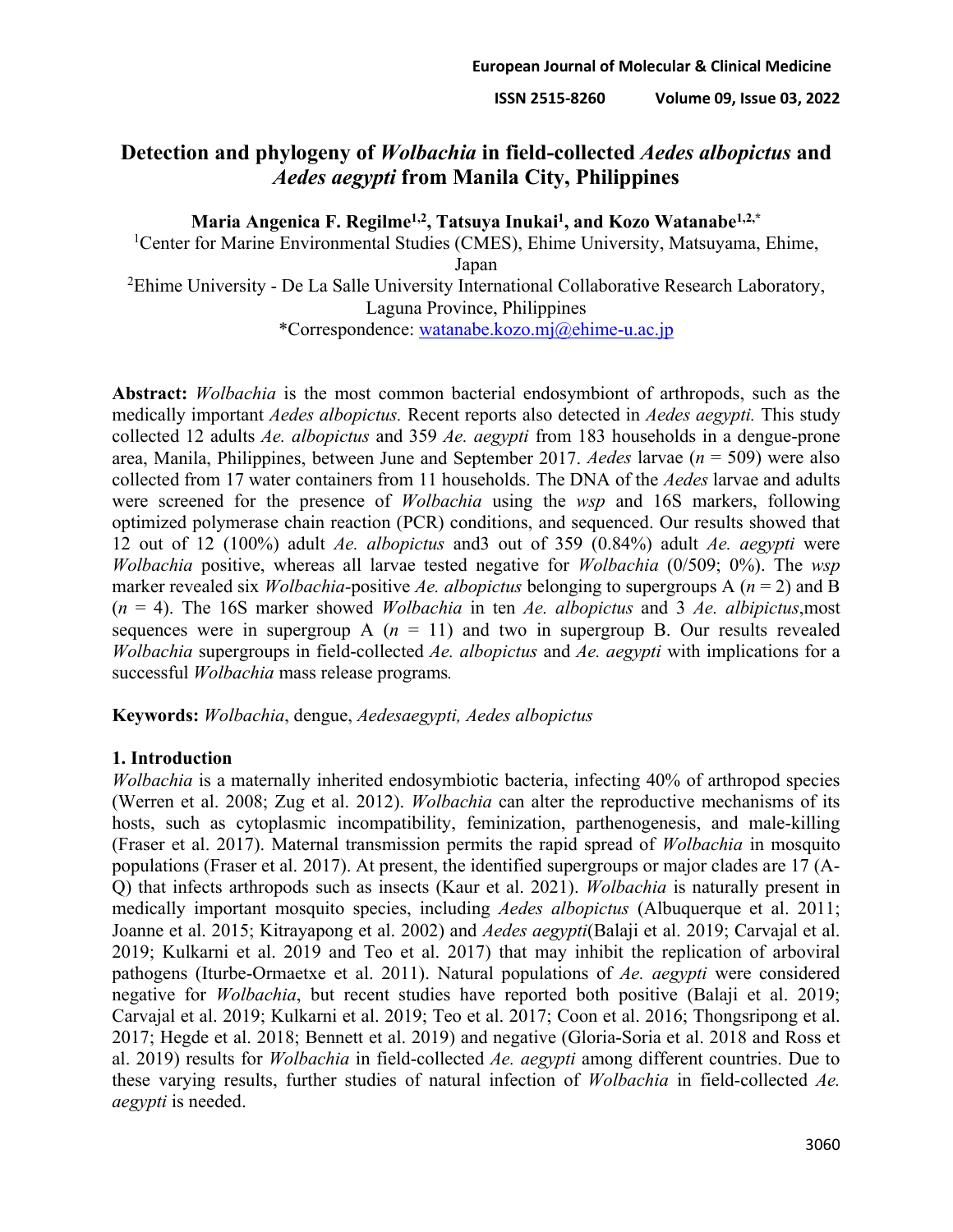## **ISSN 2515-8260 Volume 09, Issue 03, 2022**

The presence of natural *Wolbachia strains* in field-collected *Ae. aegypti* may affect the current release programs. For example, mating of a transfected *Wolbachia* infected *Ae. aegypti* with naturally occurring *Wolbachia* infected *Ae. aegypti* may cause reduced or no viable offspring due to the different Wolbachia strains of the parents thereby, halting the successful invasion of *Wolbachia* strains from transfected mosquitoes into the natural population. Most studies have found that naturally occurring *Wolbachia* in *Ae. aegypti* were strains that were phylogenetically close to the *w*AlbB strain, which also infects *Ae. albopictus*(Balaeji et al. 2019;Carvajal et al. 2019;Kulkarni et al. 2019; and Coon et al. 2016)*.* In the study of (Coon et al. 2016) *w*AlbA and *w*AlbB strains were found in *Ae. aegypti.* Thus, additional *Wolbachia* detection studies on natural populations of *Ae. aegypti* are needed to support the presence of *w*AlbA strongly. *Ae. albopictus* is known to be infected with both *w*AlbA and *w*AlbB strains, which belong to the supergroups A and B, respectively (Zhou et al. 1998).The phylogenetic relationship of the *Wolbachia* strains of Ae*. albopictus* and *Ae. aegypti* may suggest the possibility of post-lateral transfer between these two species.

A high *Wolbachia* detection rate has always been reported in *Ae. albopictus*(Joanne et al. 2015 and Kitrayapong et al. 2002)because of the reproductive manipulations of *Ae. albopictus* that have enabled *Wolbachia* to spread within the mosquito populations (Nugapola et al. 2017).*Wolbachia* has been detected in *Ae. aegypti* natural populations (Balaji et al. 2019;Carvajal et al. 2019; Kulkarni et al 2019, Teo et al. 2017; Coon et al. 2016 Thongsripong et al. 2017; Hegde et al. 2018 and Bennett et al 2019), but some studies showed negative for *Wolbachia* in *Ae. aegypti* (Gloria-Soria et al. 2018 and Ross et al. 2019). The absence of *Wolbachia* in *Ae. aegypti* and the low detection rate might be because *Wolbachia* is not well adapted to *Ae. aegypti* that makes it difficult to have stable *Wolbachia* infection and proliferation in the *Ae. aegypti* populations. In the study of Teo et al. (2017) they compared the *Wolbachia*  detection rate in larval *Ae. albopictus* and *Ae. aegypti* from Malaysia. Their results revealed 71/284 (25%) *Wolbachia* infected *Ae. albopictus* and 4/16 (25%) in *Ae. aegypti.* However, the sample size for *Ae. aegypti* was small to have a solid validation about the comparison of the detection rate of these two species. Other adult studies also found a high *Wolbachia* detection rate in *Ae. albopictus* (Wiwatanaratanabutr et al. 2013; Nugapola et al. 2017 and Kittayapong et al. 2000) but did not detect *Wolbachia* in *Ae. aegypti*.

*Wolbachia* load in adult mosquitoes is commonly found in the thoracic muscles, malphigian tubules, thoracic ganglia, head, ovaries, and salivary glands (Moreira et al. 2009). However, these organs are still not yet fully developed during the immature stage of mosquitoes which may cause a lower *Wolbachia* detection rate of larval *Aedes sp.* as compared to adult mosquitoes. Previous studies also revealed that mosquitoes' larval stage has lower *Wolbachia* density than the adult stage (Coon et al. 2016 and Tolley et al. 2019) because of the influence of the larval crowding and temperature changes. The reduced *Wolbachia* density during the immature stage can cause failure in the maternal transmission in *Wolbachia* (Zhou et al. 1998). Thus, *Wolbachia*  detection rate might be lower in larval stage than the adult mosquitoes.

Here, we studied the *Wolbachia* supergroups found in field-collected *Ae. albopictus* and *Ae. aegypti* simultaneously collected in the same site using phylogenetic analysis of *wsp* and 16S sequences. We tested three hypotheses. The first hypothesis was that both supergroups A and B can be observed in both *Ae. albopictus* and *Ae. aegypti.* The second hypothesis was that *Ae. albopictus* has a higher *Wolbachia* detection rate than *Ae. aegypti.* The third hypothesis was that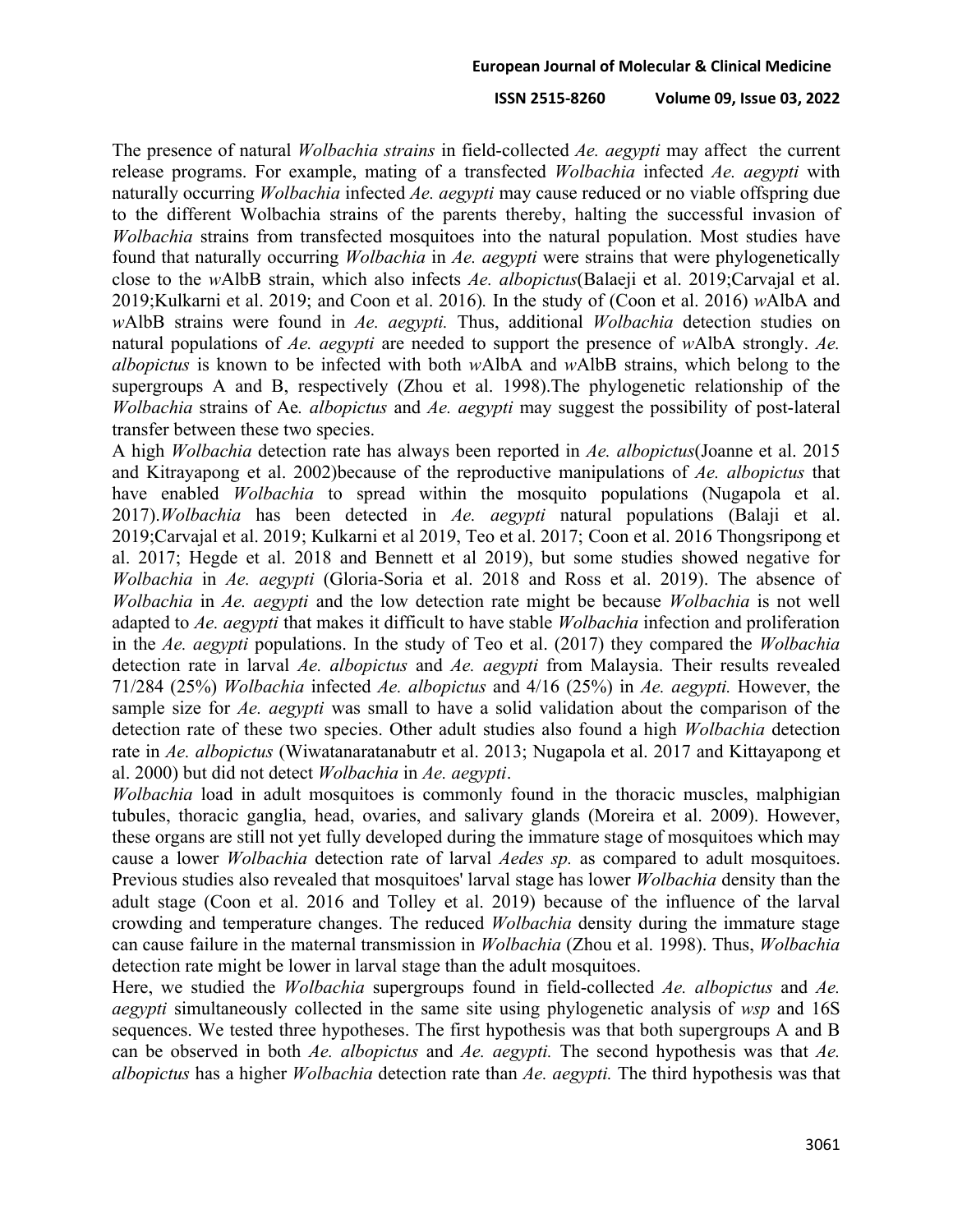larval *Aedes sp.* mosquitoes have a lower *Wolbachia* detection rate than adult*Aedes sp.*  mosquitoes.

## **2. Materials and Methods**

## *2.1. Study site, adult mosquitoes, larvae collection, and identification*

We selected the study site in Manila City, the capital city of the Philippines. It is a highly populated and urbanized area that connects two major cities, Manila City and Quezon City. It consists of residential, commercial, and industrial infrastructure. We collected adults and larvae between June and September 2017, the rainy season and the peak time for dengue cases.

Adult mosquitoes were collected using commercially available mosquito light traps (Jocanima Corporation, Manila, Philippines) placed inside or outside each randomly selected household. The target sample size was calculated based on the two-stage cluster systematic sampling design. An estimate of *p* (0.23) was used with the maximum tolerable error of 10%. An additional 15% allowance was added as a buffer resulting in 472 households as summarized in the recent study of (Regilme et al. 2021). We set the mosquito trap for 48 hours inside or outside the surveyed households. The mosquito trap attracts the host-seeking and blood-fed mosquitoes to enter a capture net via the heat and  $CO<sub>2</sub>$  transmitted by a strong current from the ventilator (Regilme et al. 2021 and Balingit et al. 2020). We also surveyed water containers in each household (*n* = 428). The collected adult and immature mosquitoes were morphologically identified as *Aedes sp.* using a stereomicroscope using the keys published by (Rueda et al. 2004). The larval stages (L1- L4) of the collected larvae were not identified. The adult and larval samples were preserved in RNAlater (Ambion, Invitrogen, CA) solution to keep their RNA and DNA intact and stored at  $-20$ <sup>o</sup>C before nucleic acid extraction.



**Figure 1.** Spatial distribution of *Wolbachia*-positive households (n = 11) out of 428 households surveyed in a highly urbanized area in Manila, Philippines

To confirm the species of the collected adult and immature mosquitoes, we used microsatellite data from a recent study of Regilme et al. (2021) that used species-specific primers for *Ae.*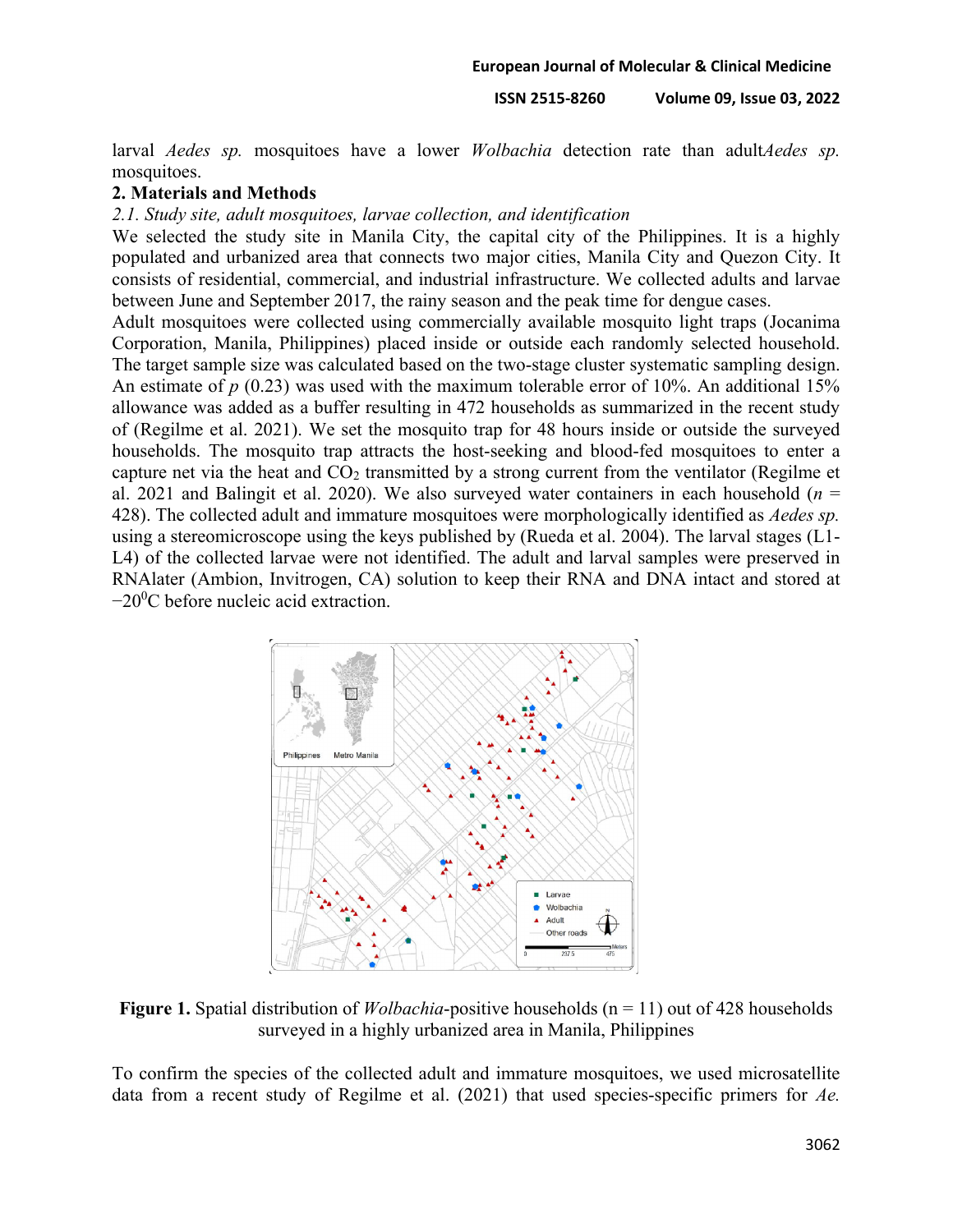### **ISSN 2515-8260 Volume 09, Issue 03, 2022**

*aegypti*(Chambers et al. 2007 and Slotman et al. 2007). One representative immature mosquito from water containers was tested for species identification using microsatellite primers. The DNA of 359 adult *Ae. aegypti* were also used for the population genetics analysis (Regilme et al. 2021) and the remaining DNA of the 359 adult *Ae. aegypti* and 12 adult *Ae. albopictus* were used for this study of *Wolbachia* detection. Using *cox1* sequences compared with reference sequences from GenBank using BLASTn, we confirmed the species identification of the *Wolbachia* positive adult mosquitoes as *Ae. albopictus* or *Ae. aegypti.*

*2.2. DNA extraction, molecular identification, PCR amplification, and sequencing*

We extracted DNA using Qiagen AllPrep DNA/RNA micro kit and Qiagen DNA Blood and Tissue DNeasy Kits© (Qiagen, Hilden, Germany) from adult (*n* = 371) and larval (*n* = 509) samples, respectively. In this study, the extracted DNA was only used while the extracted RNA was stored in -80 $\mathrm{^{0}C}$  for future studies. DNA concentration and quality were measured using a NanoDrop 2000 Spectrophotometer (Thermo Fisher Scientific, Waltham, MA, USA).

*Wolbachia* was detected using two molecular markers: *wsp* (610 base pairs) using the primer pairs *wsp* 81F (5′-TGGTCCAATAAGTGATGAAGAAAC-3′) and *wsp* 691R (5′- AAAAATTAAACGCTACTCCA-3′) (Zhou et al. 1998) and 16S specific for *Wolbachia* (850 base pairs) with the primer pairs *WolbF* (5′-GAAGATAATGACGGTACTCAC-3′) and *Wspecr*  (5′-AGCTTC GAGTGAAACCAATTC-3′) (Folmer et al. 1994).

For both *wsp* and 16Sgene amplification, we followed the protocol published in (Carvajal et al. 2019), in a final volume of 10 µl with 1 µl of the genomic DNA. We used the following components for the PCR reaction for both markers:  $10x$  Ex Taq buffer, 25 mM MgCl<sub>2</sub>, 2.5 mM dNTP, 10 µM forward and reverse primers, 10% dimethyl sulfoxide (Sigma-Aldrich, St. Louis, MO, USA), and five units/µl of Takara Ex Taq™ (Takara Bio Inc., Shiga, Japan). The *wsp* PCR amplification was as follows: initial denaturation at 95℃ for 3 minutes, denaturation at 95℃ for 1 minute, annealing at 55℃ for 1 minute, an extension at 72℃ for 1 minute for 40 cycles, and a final extension at 72℃ for 3 minutes. The 16Samplification followed these conditions: initial denaturation at 95℃ for 2 minutes, denaturation at 95℃ for 2 minutes, annealing at 60℃ for 1 minute, an extension at 72℃ for 1 minute for two cycles, another 35 cycles of denaturation at 95<sup>°</sup>C for 30 seconds, annealing at 60<sup>°</sup>C for 1 minute, an extension at 72<sup>°</sup>C for 45 seconds, and a final extension at 72℃ for 10 minutes. We included a positive control of a *Wolbachia-*positive *Culex sp.* and negative control of water in each PCR run.

PCR products were analyzed in 1.5% agarose gel stained with Midori Green Advance DNA stain at 100 V for 30 minutes. To validate the presence of *Wolbachia* in each sample, we performed PCR amplification twice per marker. The criteria for a positive *Wolbachia* test were based on two successful amplifications per molecular marker, *wsp,* and 16S.

We also amplified the *cox1* mitochondrial gene of *Wolbachia*-positive samples using the primer pairs LCO-1490 (5'-GGTCAACAAATCATAAAGATATTGG-3') and HCO1-2198 (5'-AAACTTCAGGGTGACCAAAAAATCA-3′) (Folmer et al. 1991). We used the following PCR amplification profile: initial denaturation at 95℃ for 5 minutes, denaturation at 95℃ for 30 seconds, annealing at 48<sup>°</sup>C for 45 seconds for 35 cycles, and a final extension at 72<sup>°</sup>C for 7 minutes. The amplified PCR products were purified using QIAquick (Qiagen, Hilden, Germany) PCR Purification kits and sequenced by Eurofin Genomics Inc. Tokyo, Japan.

We assembled the forward and reverse sequences for each marker using the CodonCode Aligner version 1.2.4 software [\(https://www.codoncode.com/aligner/\)](https://www.codoncode.com/aligner/). We aligned the sequences using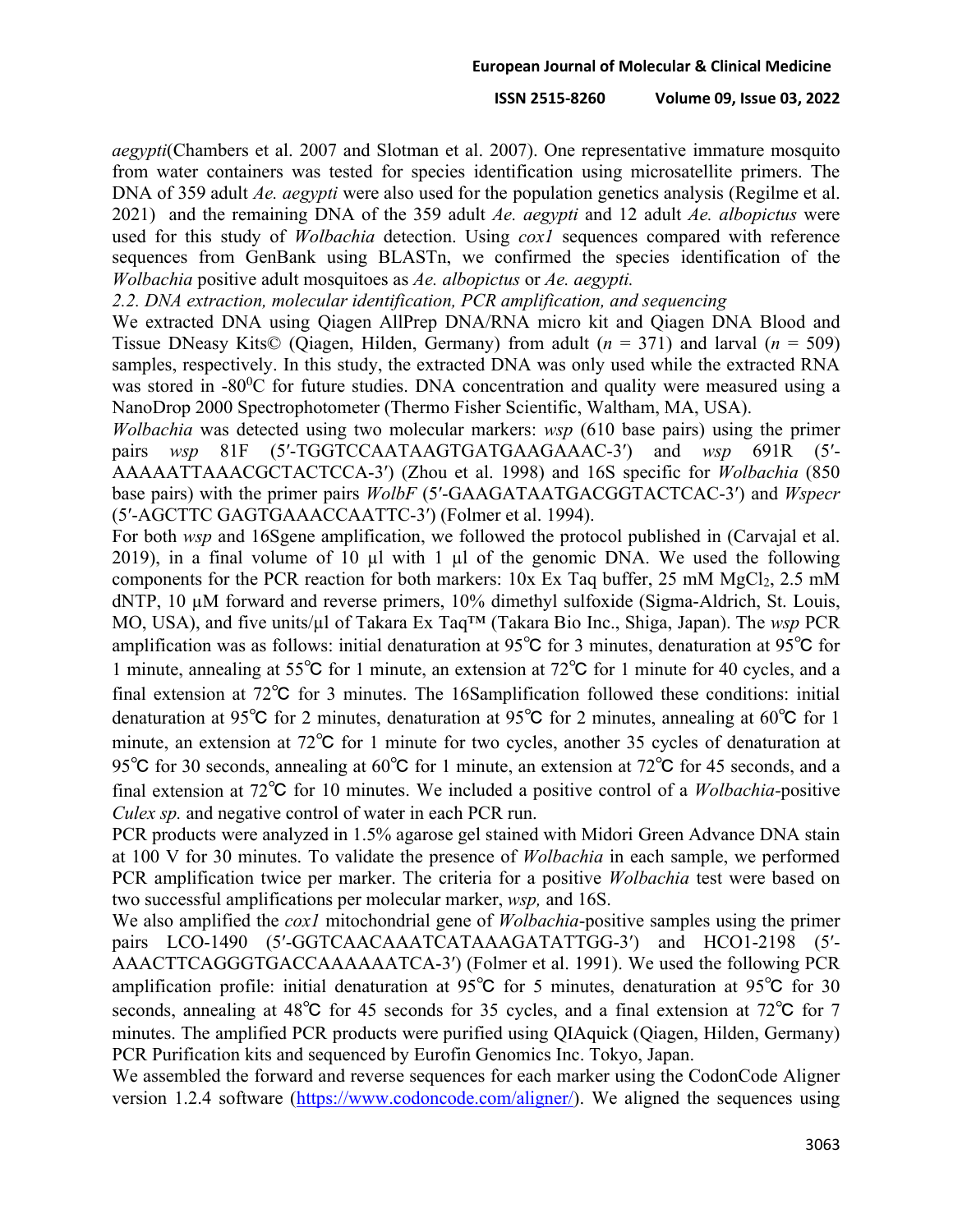the online program MAFFT version 7 with the default settings [\(https://mafft.cbrc.jp/alignment/software/\)](https://mafft.cbrc.jp/alignment/software/). We checked the sequence quality of the aligned sequences in Mesquite version 3.5 (Maddison et al. 2019) by confirming the absence of stop codons. Finally, we checked all generated sequences for similarities with reference sequences from GenBank (NCBI, 2016) using Basic Local Alignment Search Tool–Nucleotide BLAST [\(https://blast.ncbi.nlm.nih.gov/Blast.cgi?PAGE\\_TYPE=BlastSearch\)](https://blast.ncbi.nlm.nih.gov/Blast.cgi?PAGE_TYPE=BlastSearch).

*2.3. Identification of Wolbachia strains, haplotypes, and phylogenetic analysis*

All *wsp,* 16S, and *cox1 s*equences were separately analyzed using DnaSP version 6.12.03 (Rozas et al. 2017) to determine the number of haplotypes. We assessed the relationship of the *Wolbachia* strains of our study with representative sequences from different insect hosts by constructing a phylogenetic tree for the *wsp* and 16S sequences using PhyML 3.1 (Lefort et al. 2017) using the default settings. We applied the GTR + G model for *wsp* and the GTR + G + 1 model for 16S. The model per marker was selected using the SMART model selection method (Guindon et al. 2003). We used *Brugia pahangi* (AY527207) and *Rickettsia sp.* (U11021)as the outgroups for the *wsp* and 16S, respectively.

We acknowledge the uncertainties of *Wolbachia*-positive *Ae. aegypti* due to the 16S (Ma et al. 2017) and the conventional PCR method, e.g., the false-positive rate. We were careful to ascertain positive Wolbachia in adult *Ae. aegypti* in light of this information. Thus, we used the primers of Simoes et al. (2011) which are known to produce fewer false-positive results and negative detections of *Wolbachia*. PCR amplication of individual samples were performed twice per marker. We also performed repeated PCR tests of our *Wolbachia*-positive samples to ensure successful *Wolbachia* detection as defined in the previous study by (Carvajal et al.2019). To address the issue of the sensitivity of the conventional PCR method, such as the false-positive detection, we combined the sequencing analysis of the PCR amplicon.

## **3. Results**

## *3.1. Detection of Wolbachia infection in adult and larval mosquitoes*

A total of ten (10/12; 83.33%) adult *Ae. albopictus* were *Wolbachia* positive based on the 16S marker while six adult *Ae. albopictus* (6/12; 50.00%) were positive based on *wsp* marker. Four (4/12; 33.33%) adult *Ae. albopictus* were *Wolbachia* positive both in *wsp* and 16S markers. A total of three (3/359; 0.83%) were positive out of the 359 adult *Ae. aegypti* based on the 16S marker. However, we did not detect *Wolbachia* using *wsp* marker in the 359 adults *Ae. aegypti*. Larval *Aedes* samples (*n* = 509) showed no evidence of *Wolbachia* from either marker. The species identification of 12 *Ae. albopictus* and 3 *Ae. aegypti* adults with *Wolbachia* infection detected by *wsp* or 16S markers or both markers was confirmed by BLAST analysis using *cox1* marker. It was confirmed that there was no error in species identification with 100% identity match.

The phylogenetic tree built using the *wsp* marker(Figure 2 A) revealed two major clades: supergroup A and supergroup B (Zhou et al. 1998). Two *Ae. albopictus* were infected with *Wolbachia* belonging to supergroup A and four with *Wolbachia* belonging to supergroupB. The haplotype sequences from supergroup A were grouped with the *Wolbachia* type strain A (*w*Alb A), identified in an *Ae. albopictus* host in the USA (Zhou et al. 1998). In contrast, the sequences from supergroup B clustered with the *Wolbachia-*type strains from *Ae. aegypti* (*w*AegB) in the Philippines (Carvajal et al. 2019) and *Ae. albopictus* (*w*AlbB) in the USA (Zhou et al. 1998).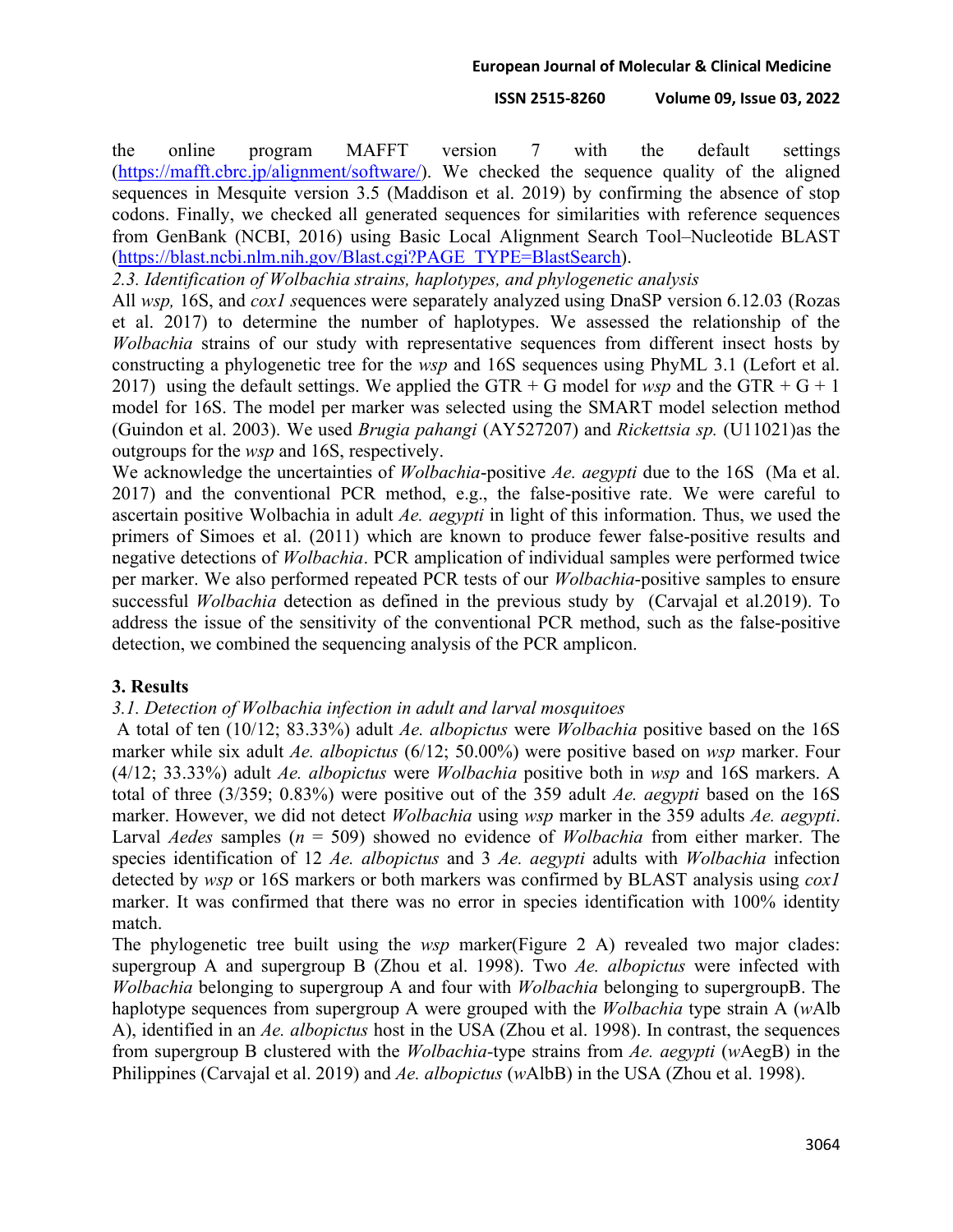

**Figure 2.** The maximum likelihood phylogenetic tree of *Wolbachia* sequences found from mosquitoes based on the **(A)** *wsp* sequences with reference sequences from supergroups A, B, and C and an outgroup of *Brugia pahangi***(B)** 16S sequences with reference sequences from supergroups A, B, C, D, E, F, and J and an outgroup of *Rickettsia* sp. The colored boxes represent the *Wolbachia* supergroups of the sequences, red for supergroup A, green for supergroups C, D,E, F and J and blue represents supergroup B. The codes in parenthesis are the GenBank Accession number. The phylogenetic trees are redrawn for better resolution in Adobe InDesign.

In the phylogenetic tree constructed using 16Ssequences, 8 out of 10 (80%) *Ae. albopictus* and three *Ae. aegypti* (100%)in this study were clustered within supergroup A (Figure 2 B). The remaining two *Ae. albopictus* sequences (20%) in this study were clustered together with the supergroup B with reference sequences of *Ae. albopictus* and *Ae. aegypti.* 

*3.2. Wolbachia and mitochondrial cox1 haplotypes*

We identified six *cox1,* three *wsp,* and nine 16S haplotypes among the 15 adult samples positive with *Wolbachia* (Table 1). We found that three *Ae. albopictus* samplescollected from one household (NH149) were all *Wolbachia* positive, based on the *wsp* and 16S markers (Table 1). An identical *cox1* haplotype (sequence), C1, was observed among all these three *Ae. albopictus*. The identical haplotypes of *wsp* (W2) and 16S (S6) also occurred among these three *Ae. albopictus* (Table 2). Another household (NH56) had three *Wolbachia*-positive *Ae. albopictus* with the same *cox1* haplotype (C1). Two out of these three *Ae. albopictus* (Individual codes 177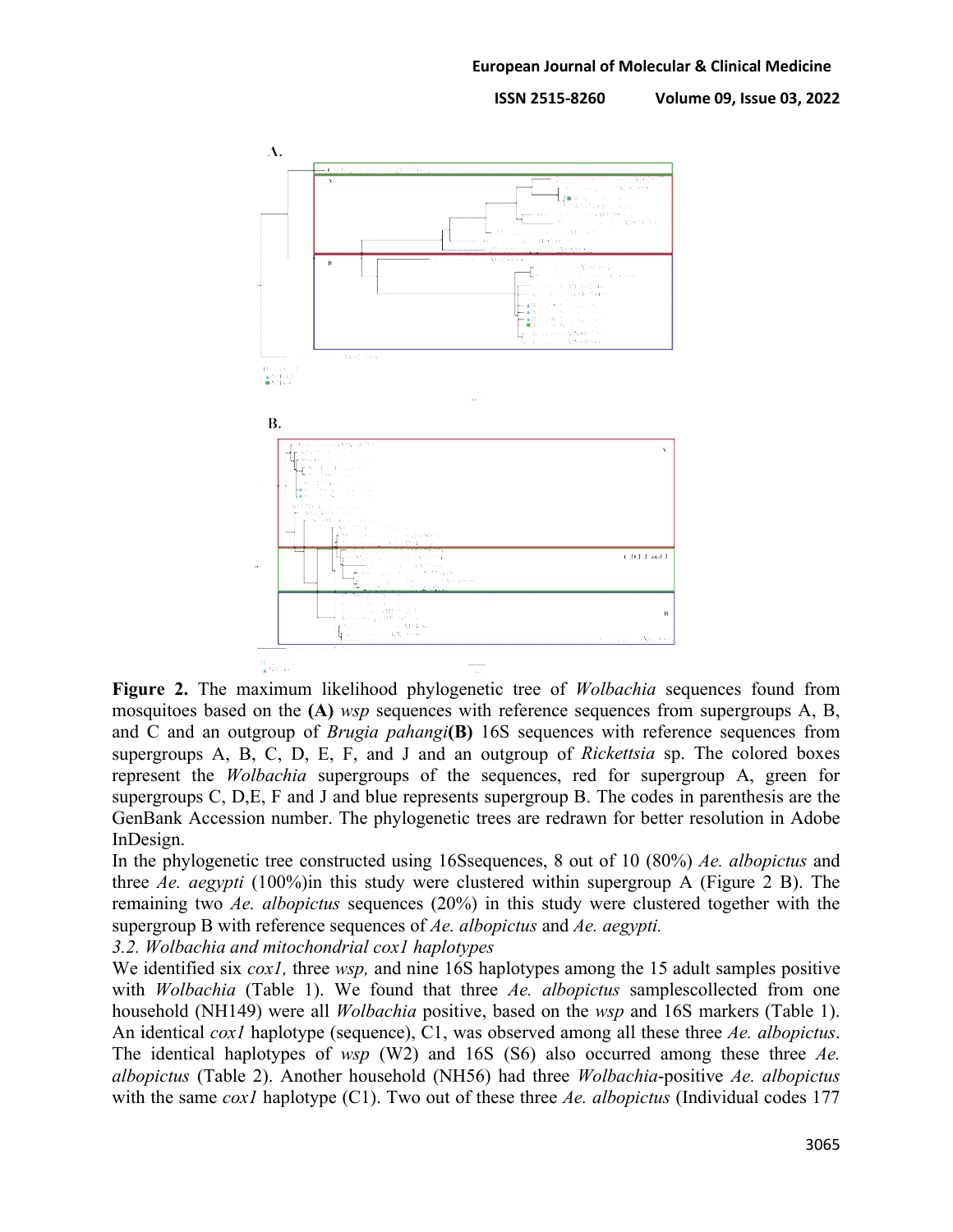**ISSN 2515-8260 Volume 09, Issue 03, 2022**

and 178)were *Wolbachia* positive according to the *wsp* sequences, while two *Ae. albopictus* (Individual codes 95 and 177) were positive,according to the 16S sequence. We observed different haplotypes in each *wsp* (W1 and W2)and 16S(S8 and S9)marker. Other than these two households, no other households had more than one *Wolbachia*-positive mosquito.

|                                                        | <b>Total</b> |
|--------------------------------------------------------|--------------|
| Surveyed households                                    | 428          |
| Households with adult <i>Aedes</i> mosquitoes          | 183          |
| Households with larval <i>Aedes</i>                    | 11           |
| Collected Aedes mosquitoes                             | 371          |
| Aedes albopictus                                       | 12           |
| Aedes aegypti                                          | 359          |
| Collected <i>Aedes</i> larvae                          | 509          |
| <i>Wolbachia</i> positive                              |              |
| Larva                                                  | 0            |
| Adult Ae. albopictus                                   | 12           |
| Adult Ae. aegypti                                      | 3            |
| with<br>Wolbachia-positive<br>Households<br>mosquitoes |              |

**Table 1.**Summary of sampling data and *Wolbachia* detection results

**Table 2.**A detailed summary of the results of the *Wolbachia i*nfection in selected *Aedes* mosquitoes using *wsp* and 16S markers

|                                   | HH              | <b>MSI</b>                   | IC                  | $\cos 1$<br>(H) | wsp(S)                     | wsp(H)                                  | 16S(H)                                              |
|-----------------------------------|-----------------|------------------------------|---------------------|-----------------|----------------------------|-----------------------------------------|-----------------------------------------------------|
| 1                                 | SH <sub>9</sub> | Ae.                          | 40                  | C <sub>1</sub>  |                            |                                         | S7                                                  |
| $\boldsymbol{2}$                  | <b>SH27</b>     | Ae.                          | 306                 | C <sub>5</sub>  |                            |                                         | S <sub>3</sub>                                      |
| 3                                 | SH134           | Ae. aegypti                  | 384                 | C6              |                            |                                         | S <sub>1</sub>                                      |
| $\overline{\mathbf{4}}$           | SH214           | Ae.                          | 425                 | C1              |                            |                                         | S <sub>6</sub>                                      |
| 5                                 | <b>NH43</b>     | Ae.                          | 172                 | C <sub>4</sub>  |                            |                                         | S <sub>3</sub>                                      |
| 6                                 | <b>NH56</b>     | Ae.albopictus<br>$(n=3)$     | 095,<br>177,<br>178 | C <sub>1</sub>  | A<br>(177);<br>B<br>(178)  | W1<br>(177);<br>W <sub>2</sub><br>(178) | S <sub>8</sub><br>(095);<br>S <sub>9</sub><br>(177) |
| 7                                 | NH107           | Ae.                          | 218                 | C <sub>5</sub>  |                            |                                         | S4                                                  |
| 8                                 | <b>NH130</b>    | Ae. aegypti                  | 116                 | C <sub>2</sub>  |                            |                                         | S1                                                  |
| 9                                 | <b>NH131</b>    | Ae.                          | 240                 | C <sub>5</sub>  | A                          | W <sub>3</sub>                          | S5                                                  |
| 10                                | <b>NH149</b>    | Ae.<br>albopictus<br>$(n=3)$ | 258,<br>259,<br>260 | C <sub>1</sub>  | B<br>(258,<br>259,<br>260) | W2<br>(258,<br>259,<br>260)             | S6<br>(258,<br>259)                                 |
| 11                                | <b>NH181</b>    | Ae. aegypti                  | 121                 | C <sub>3</sub>  |                            |                                         | S <sub>2</sub>                                      |
| <b>Total number of haplotypes</b> |                 |                              |                     | 6               |                            | 3                                       | 9                                                   |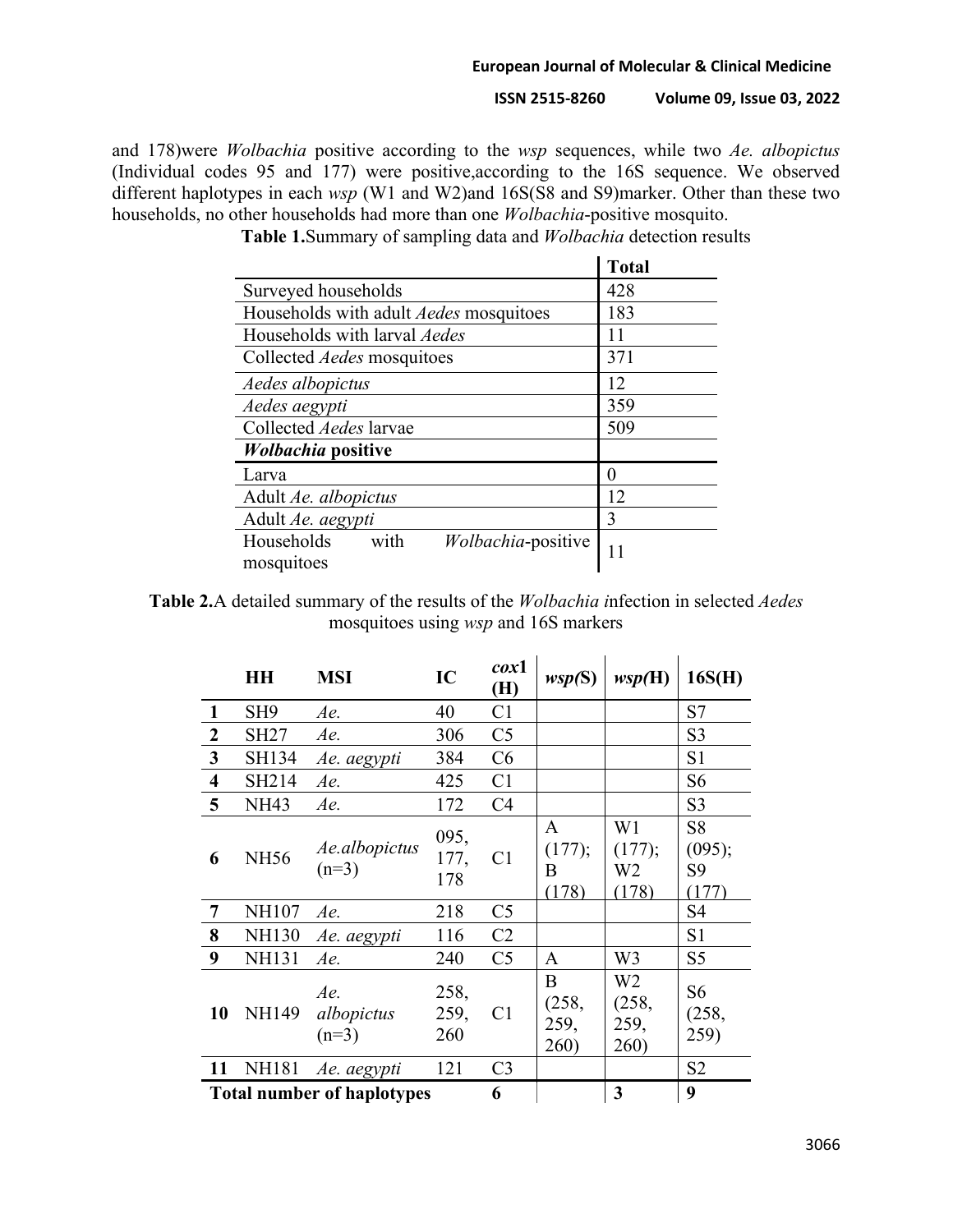Abbreviations: HH households; MSI molecular species identification; IC individual code; H haplotype; S supergroup;

## **4. Discussion**

We found that the adult *Ae. albopictus* were infected with both supergroups A and B of *Wolbachia* using the *wsp*, widely used for *Wolbachia* strain identification and phylogeny studies (Zhou et al. 1998). A previous study (Carvajal et al. 2019) found that field-collected *Ae. aegypti*  positive for *Wolbachia* from Manila, Philippines were clustered into A and B supergroups. However, *Ae. albopictus* were not collected in the study of (Carvajal et al. 2019).We found more *Wolbachia*-positive *Ae. albopictus* in the *Wolbachia* supergroup B (4/6; 66.66%) than in supergroup A (2/6; 33.33%), as observed in a previous study (Hu et al. 2020) (China; 631/693; 91.05%). In this study, we observed two *Wolbachia* supergroups (A and B) in *wsp* sequences of *Ae. albopictus* and supergroups A and B in the 16S phylogenetic tree of *Ae. albopictus* and *Ae. aegypti.* Our results were consistent with the previous studies of (Zhou et al. 1998) in *Ae. albopictus* that found both *Wolbachia* supergroups A and B while the clustering of *Wolbachia* infected *Ae. aegypti* in supergroup A supports the study of (Coon et al. 2016). The presence of two *Wolbachia* supergroups is common in *Ae. albopictus* populations (Zhou et al. 1998 and Kittayapong et al. 2002) but the observance of two supergroups in two co-occurring adult mosquito species of *Ae. albopictus* and *Ae. aegypti* from the same site is not yet studied to the best of our knowledge. Our result is significant because it can give information about the phylogenetic relationship of *Wolbachia* and the supergroups present in the *Ae.albopictus* and *Ae. aegypti* collected from Manila, Philippines. However, the limited number of *Wolbachia* infected *Ae. aegypti* in this study may not strongly show the relationship of *Wolbachia* found in both *Aedes* species from the same site. Despite that, our results can be a starting information to know the phylogenetic relationship between *Wolbachia* supergroups A and B of both *Aedes* species.

The molecular phylogeny based on the 16S marker revealed that most of the *Wolbachia* positive *Ae. albopictus* (n=8) and three *Wolbachia Ae. aegypti* were clustered in *Wolbachia* supergroup A*.* Most studies found that *Wolbachia* in *Ae. aegypti* were usually closely related to *w*AlbB infection of supergroup B that is also common to *Ae. albopictus*(Balaji et al. 2019; Carvajal et al 2019 and Kulkarni e al. 2019). However, in the study of (Coon et al. 2016) both supergroups A and B were present in the *Wolbachia* infected *Ae. aegypti*. The presence of supergroup A in *Ae. aegypti* in our study supports the previous study of (Coon et al. 2016). Our results show that supergroup A detected in *Ae. aegypti* are related to *Wolbachia* we identified in the *Ae. albopictus*  samples, which might suggest the possibility of post-lateral transfer because of the sharing of habitat ranges between *Ae. albopictus* and *Ae. aegypti* (Coon et al. 2016). At present, there are no studies about the transfer of *Wolbachia* between hosts in the field, thus in future studies we recommend investigaiting the possible post-lateral transfer of *Wolbachia* from *Ae. albopictus* to *Ae. aegypti* in field populations.

We found a low detection rate of *Wolbachia* in adult *Ae. aegypti*, which isconcordant with the previous results of Kulkarni et al. (2019) obtained from field-collected *Ae. aegypti* in Florida, USA, and Carvajal et al. (2019) conducted in Metro Manila, Philippines. In contrast, a high (>50%) detection rate was observed in the studies of Teo et al. (2017) conductedin Malaysia and Kulkarni et al. (2019) conductedin New Mexico, USA. The low *Wolbachia* detection rate in *Ae.*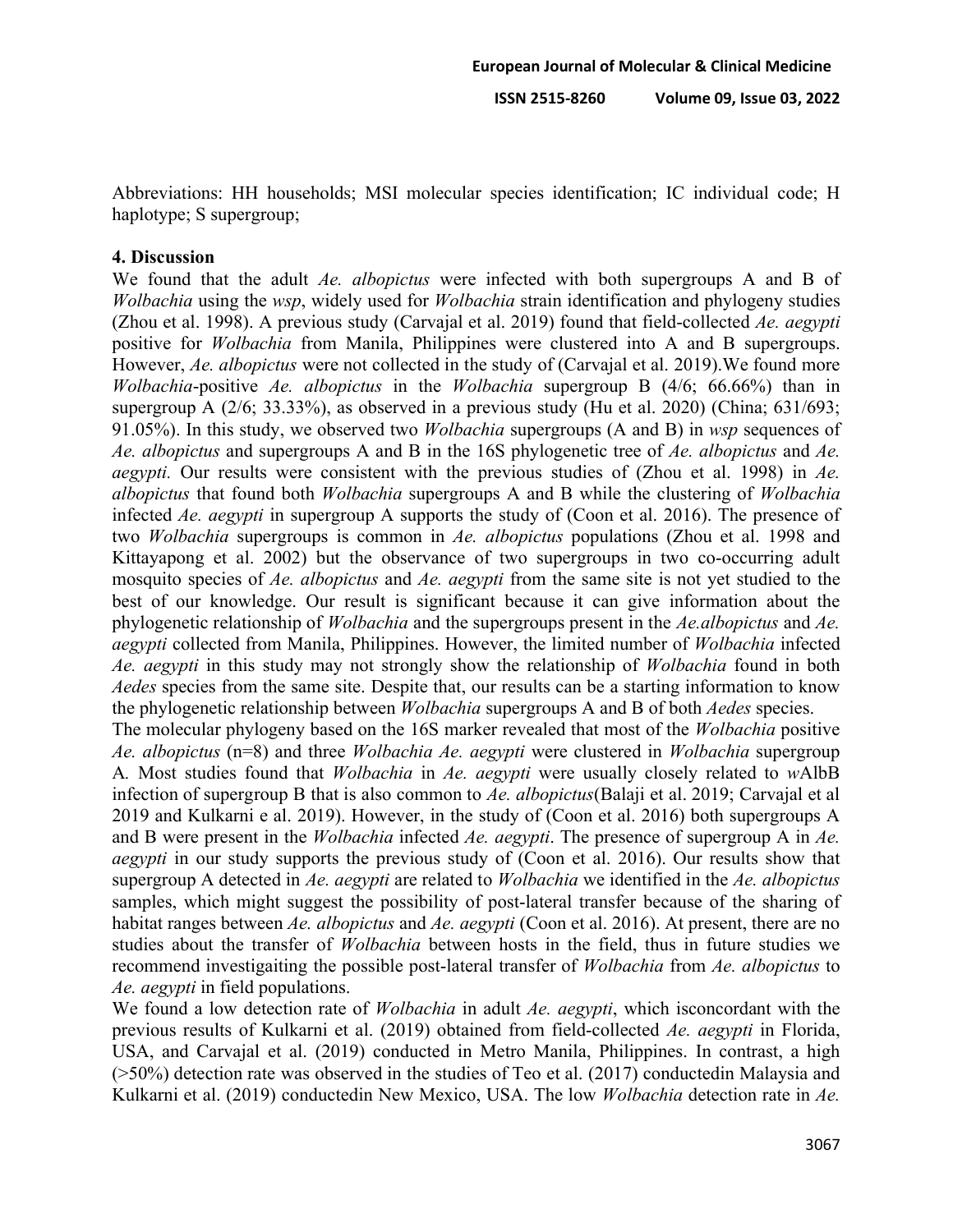## **ISSN 2515-8260 Volume 09, Issue 03, 2022**

*aegypti* in our study and Carvajal et al. (2019).might be due to the low density of *Wolbachia* that cannot be detected by conventional PCR (Iturbe-Ormaetxe et al. 2011). Previous metabarcoding studies on *Ae. aegypti* found a low number of *Wolbachia* sequence reads in the *Ae. aegypti* midgut (Kulkarni et al. 2019; Thongsripong et al. 2017 and Hegde et al. 2018), implying low *Wolbachia* density. Although our results are limited since we did not quantitatively measure *Wolbachia* density, our 40-cycle PCR amplification method adapted from Carvajal et al. (2019) could infer that *Wolbachia*-positive *Ae. aegypti* might be present in Metro Manila, Philippines. Further *Wolbachia* detection studies are thus needed to affirm natural *Wolbachia* infection in field *Ae. aegypti.*

Our research discovered a higher detection rate of *Wolbachia* in *Ae. albopictus* (12/12; 100%) than in *Ae. aegypti* (3/359; 0.84%). A previous study of *Wolbachia* detection in field mosquitoes also found a higher Wolbachia detection rate in *Ae. albopictus* than in other mosquito species (Wiwataratanabutr et al. 2013). Previous studies found a low detection rate of *Wolbachia* in *Anopheles sp*. and *Ae. aegypti* compared with *Ae. albopictus* because of the lack of a symbiotic relationship between *Wolbachia* and its hosts (Baldini et al. 2018; Jeffries et al. 2018 and Sawasdichai et al. 2019). Therefore, *Wolbachia* and *Ae. aegypti* might have a weak stable symbiotic relationship that makes it difficult for *Wolbachia* to spread in the *Ae. aegypti* populations. In contrast, *Ae. albopictus* displayed a higher Wolbachia detection rate because of the host's ability to utilize better reproductive manipulations, enabling the *Wolbachia* to spread further in the mosquito populations.

Our study found eight out of 10 (80.00%) *Wolbachia* infected *Ae. albopictus* in the 16S marker, but no bands were amplified using the *wsp* marker*.* On the other hand, three *Ae. aegypti* were positive using the 16S marker but negative for *wsp* marker. In the study of (Wolfgang et al. 2009), repeated failures in *Wolbachia* detection using the standard PCR amplifying the *wsp* gene were encountered due to the mismatch in the primer and DNA template which may also explain our negative results in the *wsp* marker.

Our results were negative for *Wolbachia* in all the collected *Aedes* larvae(*n* = 509). One possible reason is that we found only 17 water containers during our field sampling. Since *Wolbachia* is maternally transmitted, all of its offspring would also be negative for *Wolbachia* if the mother is negative. *Wolbachia* might be detectable in larval samples if we increase the number of water containers by setting up ovitraps. Another possible reason for obtaining negative results for *Wolbachia* in larvae can be linked to a lower *Wolbachia* density during the larval stage of mosquitoes. Previous studies (Coon et al. 2016 and Stevanovic et al. 2015) have found that the *Wolbachia* density is much lower in the larval stage than in the adult stage. Wiwatanaratanbutr et al. (2013) discovered that temperature and larval crowding may affect the relative *Wolbachia* densities in *Ae. aelbopictus*. Stevanovic et al. (2015) found a lower *Wolbachia* density in *Drosophila melanogaster* larvae than in adult females. We presume that this is due to the immature organs of larva, such as the thoracic ganglia and muscles, ovaries, head, and salivary glands. In the present study, we could not quantify the *Wolbachia* density in *Wolbachia*-positive individuals because of low DNA quantity.

The same haplotype of *Wolbachia* (*wsp* and 16S)and mitochondrial DNA (*cox1*) among the three *Wolbachia*-positive *Ae. albopictus* collected from household NH149 may infer the maternal transmission of the *Wolbachia* occurring in the field, which may be different from laboratorycontrolled conditions. The maternal transmission of *Wolbachia* in mosquitoes is usually confirmed by detecting *Wolbachia* in the offspring of infected mothers(Balaji et al. 2019 and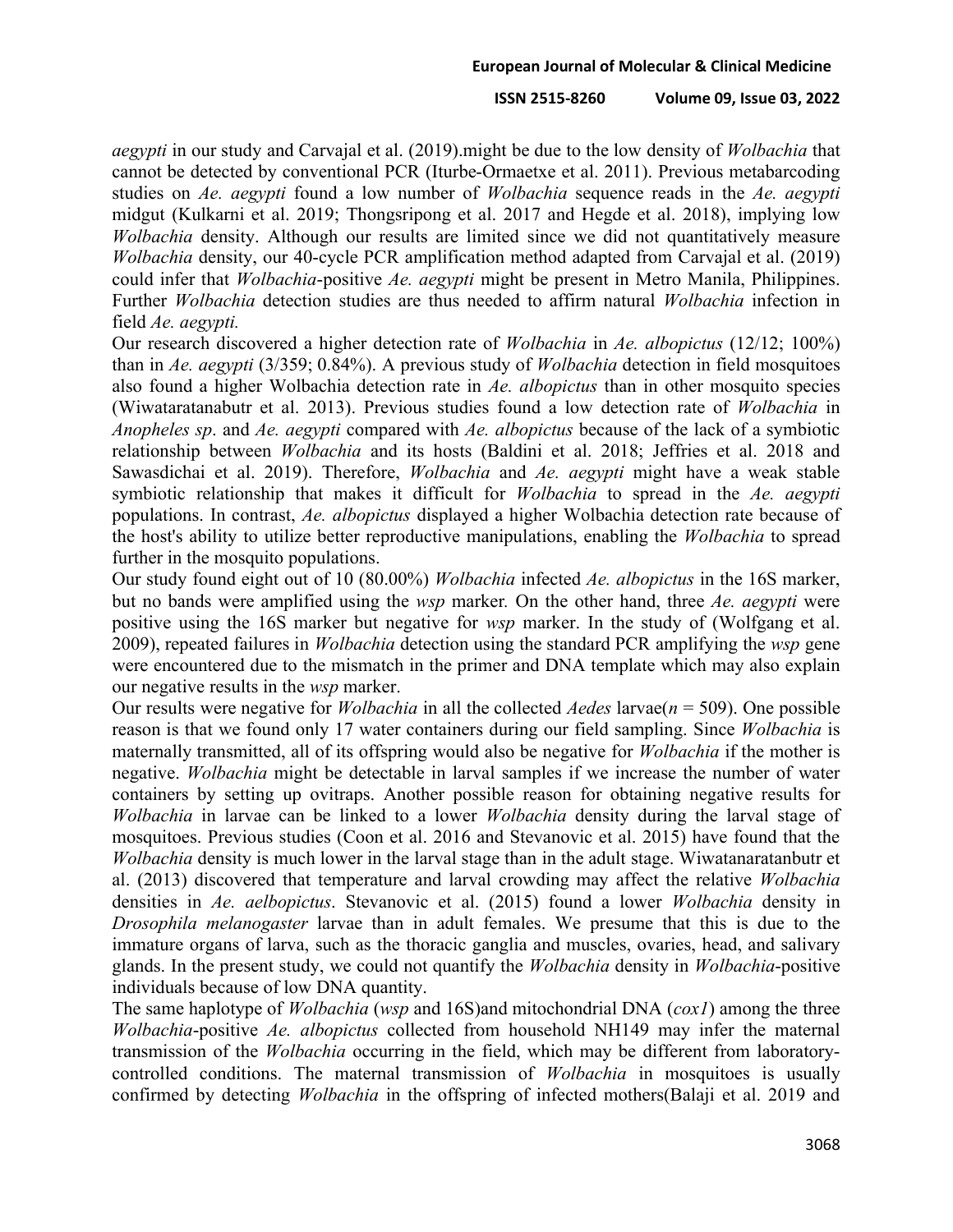Kulkarni et al. 2019). For example, *Wolbachia*-microinjected *Ae. aegypti* embryos were reared into adults and then tested using PCR for the presence of *Wolbachia*(McMeniman et al. 2009). We assumed that using haplotype inference of *cox1* sequences of field-collected *Wolbachia*  infected mosquitoes may eliminate the bias of laboratory-controlled conditions, including temperature, light, and feeding times, during mosquito rearing.

However, in another household (NH56), an unexpected pattern was also observed: although three Wolbachia-infected mosquitoes had an identical *cox1* haplotype, the haplotypes of Wolbachia *wsp* and 16S sequences were not identical among the three individuals. Based on the number of *cox1* haplotypes [i.e., 4 (C1–C4)] found in the 12 *Wolbachia*-positive *Ae. albopictus*, we calculated a Poisson probability of 0.149 for obtaining the same *cox1* haplotype among 3 randomly selected individuals. The mitochondrial genome reflects the long-term maternal lineage (Folmer et al. 1994). Therefore, although the mothers of these three individuals were different, they can have a common ancestor in their maternal lineage, although how many generations ago cannot be estimated. One of the limitations of this study is the few number of *Wolbachia-*positive mosquitoes. In future studies, we suggest increasing the sample size to obtain more *Wolbachia*-positive mosquitoes from one household for a stochastically strong validation of the maternal transmission through whole genome sequencing or double-digest restriction site-associated DNA.

## **5. Conclusions**

Overall, our study displayed *Wolbachia* supergroups A and B in the *wsp* sequences of *Ae. albopictus* and in the 16S sequences of *Ae. albopictus* and *Ae. aegypti.* The result suggests that *Wolbachia* supergroups A and B are currently infecting the natural populations of *Ae. albopcitus*  and *Ae. aegypti* in Manila, Philippines. Understanding the *Wolbachia* supergroups of these two species collected simultaneously in the same site can give insights into their phylogenetic relationship in the Culicidae phylogenetic tree and can give information about the possibility of post-lateral transfer of *Wolbachia*. A higher *Wolbachia* detection rate was observed in the adult *Ae. albopictus* (12/12;10%) than the *Ae. aegypti* (3/349; 0.84%). This result may suggest the higher reproductive manipulations ability of *Ae. albopictus* that may have contributed to the higher *Wolbachia* detection rate. We found no *Wolbachia-*infected larval samples in our study, thus supporting our hypothesis of a lower *Wolbachia* detection rate in larva than in adults. This might be due to the lower *Wolbachia* density during the immature stages of *Aedes sp.* than the adult stage. Our findings emphasize the need to further detect *Wolbachia* infection in fieldcollected *Ae. albopictus* and *Ae. aegypti* and to characterize the existing *Wolbachia* strains present. This information is vital in the successful *Wolbachia* deployment programs to ensure the compatibility of the *Wolbachia* strain that may already be present in the natural mosquito populations.

**Reproducibility:** All data generated and/or analyzed during this study are included in this published article and its additional files. All newly generated sequences are available in the GenBank database under the Accession Numbers OM131675-OM131689, OM169215 – OM169223 and OM304377 – OM304379.

**Acknowledgments:** We are thankful for all the households that participated in our sampling collection of mosquitoes and larvae and the village officials of Sampaloc, Manila, for their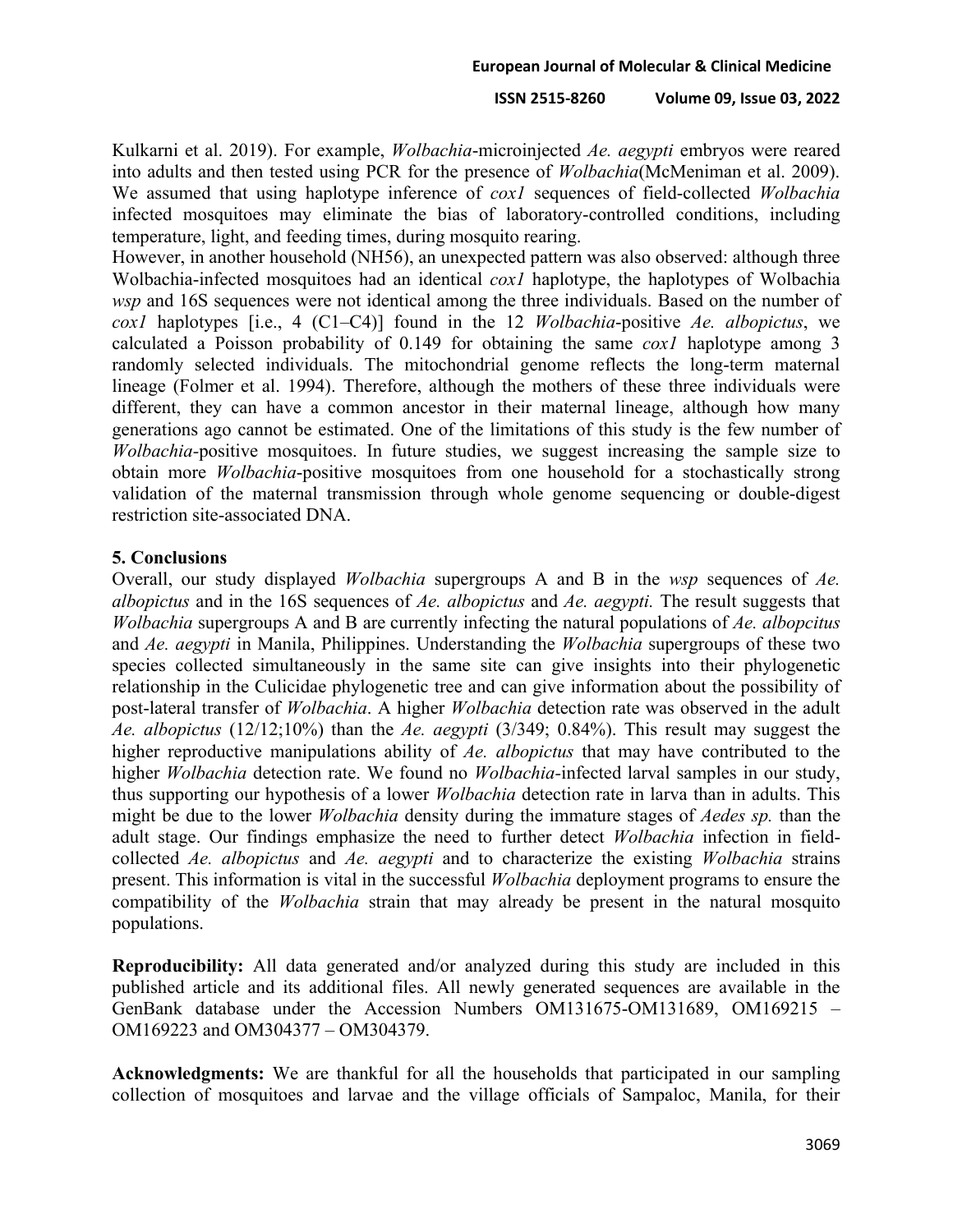## **ISSN 2515-8260 Volume 09, Issue 03, 2022**

assistance and support. We appreciate the help of Johanna Beulah T. Sornillo of the Research Institute for Tropical Medicine, Philippines, for her technical assistance in the household sampling design. We want to thank Katherine Viacrusis for her service in the fieldwork. Our deepest thanks to Dr. Thaddeus M. Carvajal, Dr. Divina Amalin, Dr. Mary Jane Flores, Dr. Joeselle M. Serrana, Jerica Isabel Reyes and Micanaldo Francisco for their valuable suggestions and technical assistance. The authors would like to thank Enago [\(www.enago.jp\)](http://www.enago.jp/) for the English language review. MAFR is a recipient of the Japanese Government (Monbukagakusho) Scholarship from the Ministry of Education, Science, Sport, and Culture of Japan.

Funding: This study was supported in part by the Japan Society for the Promotion of Science (JSPS) Grant-in-Aid Fund for the Promotion of Joint International Research [Fostering Joint International Research (B)] under grant number 19KK0107, JSPS Grant-in-Aid for Scientific Research (B) under grant number 21H02206, the JSPS Core-to-Core Program B Asia-Africa Science Platforms under grant number JPJSCCB20190008, and the Endowed Chair Program of the Sumitomo Electric Industries Group Corporate Social Responsibility Foundation.

**Competing interests:** The authors declare no conflict of interest.

**Author Contributions:** Conceptualization, MAFR and KW; methodology, MAFR and TI; software, MAFR; validation, MAFR and KW; formal analysis, MAFR; investigation, MAFR; resources, KW; data curation, MAFR and TI; writing—original draft preparation, MAFR; writing—review and editing, MAFR and KW visualization, MAFR; supervision, KW; project administration, MAFR and KW; funding acquisition, KW All authors have read and agreed to the published version of the manuscript.

## **References**

Albuquerque, A.L.D., Magalhães, T. and Ayres, C.F.J., 2011. High prevalence and lack of diversity of *Wolbachia pipientis* in *Aedes albopictus* populations from Northeast Brazil. *Memórias do Instituto Oswaldo Cruz*, *106*(6), pp.773-776.

Balaji, S., Jayachandran, S. and Prabagaran, S.R., 2019. Evidence for the natural occurrence of *Wolbachia* in *Aedes aegypti* mosquitoes. *FEMS microbiology letters*, *366*(6), p.fnz055.

Baldini, F., Rougé, J., Kreppel, K., Mkandawile, G., Mapua, S.A., Sikulu-Lord, M., Ferguson, H.M., Govella, N. and Okumu, F.O., 2018. First report of natural *Wolbachia* infection in the malaria mosquito *Anopheles arabiensis* in Tanzania. *Parasites & vectors*, *11*(1), pp.1-7.

Balingit, J.C., Carvajal, T.M., Saito-Obata, M., Gamboa, M., Nicolasora, A.D., Sy, A.K., Oshitani, H. and Watanabe, K., 2020. Surveillance of dengue virus in individual *Aedes aegypti* mosquitoes collected concurrently with suspected human cases in Tarlac City, Philippines. *Parasites & vectors*, *13*(1), pp.1-13.

Bennett, K.L., Gómez-Martínez, C., Chin, Y., Saltonstall, K., McMillan, W.O., Rovira, J.R. and Loaiza, J.R., 2019. Dynamics and diversity of bacteria associated with the disease vectors *Aedes aegypti* and *Aedes albopictus*. *Scientific reports*, *9*(1), pp.1-12.

Carvajal, T.M., Hashimoto, K., Harnandika, R.K., Amalin, D.M. and Watanabe, K., 2019. Detection of *Wolbachia* in field-collected *Aedes aegypti* mosquitoes in metropolitan Manila, Philippines. *Parasites & vectors*, *12*(1), pp.1-9.

Chambers, E.W., Meece, J.K., McGowan, J.A., Lovin, D.D., Hemme, R.R., Chadee, D.D., McAbee, K., Brown, S.E., Knudson, D.L. and Severson, D.W., 2007. Microsatellite isolation and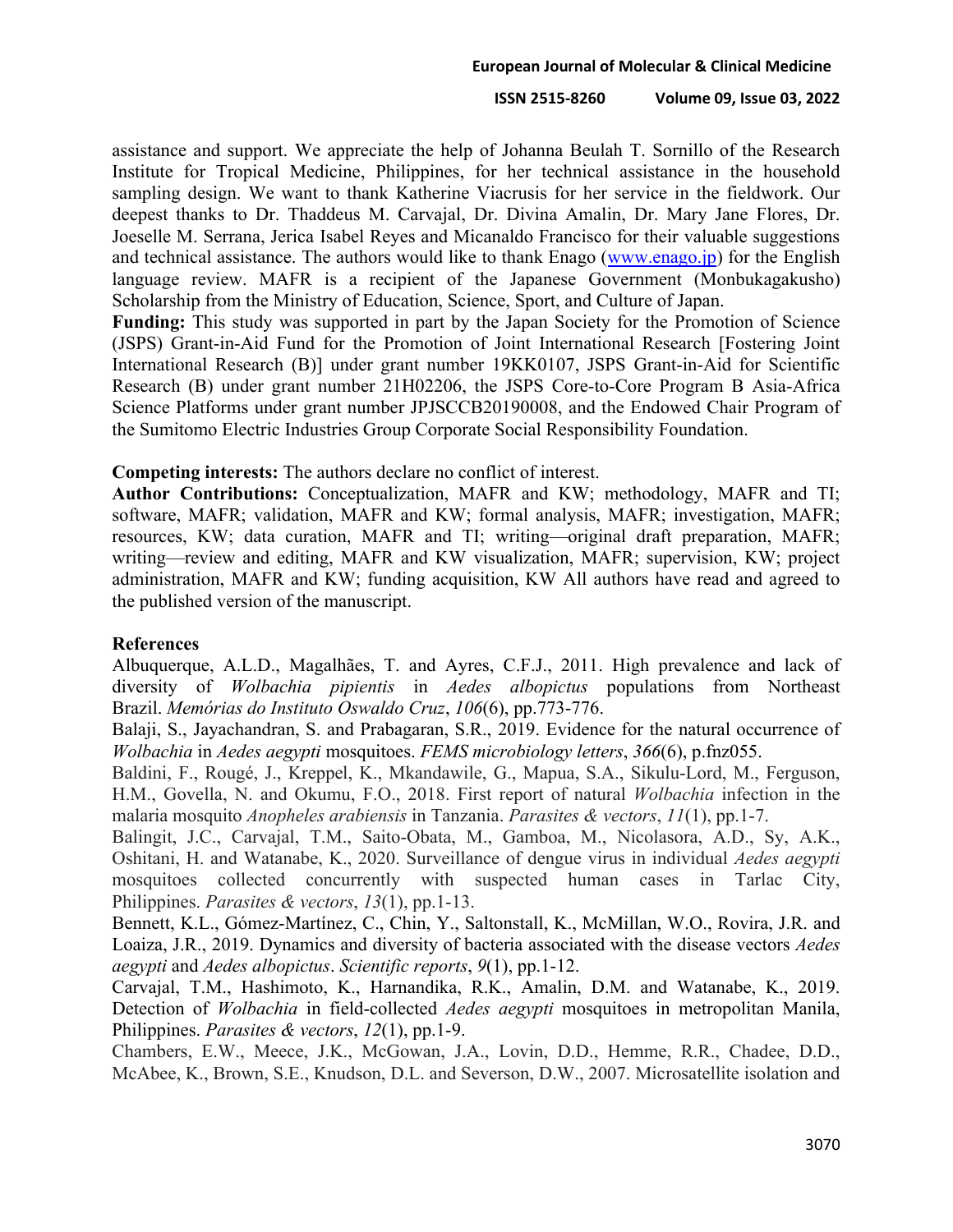linkage group identification in the yellow fever mosquito *Aedes aegypti*. *Journal of Heredity*, *98*(3), pp.202-210.

Coon, K.L., Brown, M.R. and Strand, M.R., 2016. Mosquitoes host communities of bacteria that are essential for development but vary greatly between local habitats. *Molecular ecology*, *25*(22), pp.5806-5826.

Fraser, J.E., De Bruyne, J.T., Iturbe-Ormaetxe, I., Stepnell, J., Burns, R.L., Flores, H.A. and O'Neill, S.L., 2017. Novel *Wolbachia*-transinfected *Aedes aegypti* mosquitoes possess diverse fitness and vector competence phenotypes. *PLoS pathogens*, *13*(12), p.e1006751.

Folmer, R., 1994. DNA primers for amplification of mitochondrial cytochrome c oxidase subunit I from diverse metazoan invertebrates. *Mol Mar Biol Biotechnol*, *3*(5), pp.294-9.

Gloria-Soria, A., Chiodo, T.G. and Powell, J.R., 2018. Lack of evidence for natural *Wolbachia* infections in *Aedes aegypti* (Diptera: Culicidae). *Journal of medical entomology*, *55*(5), pp.1354- 1356.

Guindon, S. and Gascuel, O., 2003. A simple, fast, and accurate algorithm to estimate large phylogenies by maximum likelihood. *Systematic biology*, *52*(5), pp.696-704.

Hegde, S., Khanipov, K., Albayrak, L., Golovko, G., Pimenova, M., Saldaña, M.A., Rojas, M.M., Hornett, E.A., Motl, G.C., Fredregill, C.L. and Dennett, J.A., 2018. Microbiome interaction networks and community structure from laboratory-reared and field-collected *Aedes aegypti, Aedes albopictus,* and *Culex quinquefasciatus* mosquito vectors. *Frontiers in microbiology*, p.2160.

Hu, Y., Xi, Z., Liu, X., Wang, J., Guo, Y., Ren, D., Wu, H., Wang, X., Chen, B. and Liu, Q., 2020. Identification and molecular characterization of Wolbachia strains in natural populations of *Aedes albopictus* in China. *Parasites & vectors*, *13*(1), pp.1-14.

Iturbe-Ormaetxe, I., Walker, T. and O'Neill, S.L., 2011. *Wolbachia* and the biological control of mosquito-borne disease. *EMBO reports*, *12*(6), pp.508-518.

Jeffries, C.L., Lawrence, G.G., Golovko, G., Kristan, M., Orsborne, J., Spence, K., Hurn, E., Bandibabone, J., Tantely, L.M., Raharimalala, F.N. and Keita, K., 2018. Novel *Wolbachia* strains in *Anopheles* malaria vectors from sub-Saharan Africa. *Wellcome open research*, *3*.

Joanne, S., Vythilingam, I., Yugavathy, N., Leong, C.S., Wong, M.L. and AbuBakar, S., 2015. Distribution and dynamics of *Wolbachia* infection in Malaysian *Aedes albopictus. Acta tropica*, *148*, pp.38-45.

Kaur, R., Shropshire, J.D., Cross, K.L., Leigh, B., Mansueto, A.J., Stewart, V., Bordenstein, S.R. and Bordenstein, S.R., 2021. Living in the endosymbiotic world of *Wolbachia*: a centennial review. *Cell Host & Microbe*, *29*(6), pp.879-893.

Kittayapong, P., Baimai, V. and O'Neill, S.L., 2002. Field prevalence of *Wolbachia* in the mosquito vector Aedes albopictus. *American Journal of Tropical Medicine and Hygiene*, *66*(1), pp.108-111.

Kittayapong, P., Baisley, K.J., Baimai, V. and O'Neill, S.L., 2000. Distribution and diversity of *Wolbachia* infections in Southeast Asian mosquitoes (Diptera: Culicidae). *Journal of medical entomology*, *37*(3), pp.340-345.

Kittayapong, P., Mongkalangoon, P., Baimai, V. and O'Neill, S.L., 2002. Host age effect and expression of cytoplasmic incompatibility in field populations of *Wolbachia*-superinfected *Aedes albopictus*. *Heredity*, *88*(4), pp.270-274.

Kulkarni, A., Yu, W., Jiang, J., Sanchez, C., Karna, A.K., Martinez, K.J., Hanley, K.A., Buenemann, M., Hansen, I.A., Xue, R.D. and Ettestad, P., 2019. *Wolbachia pipientis* occurs in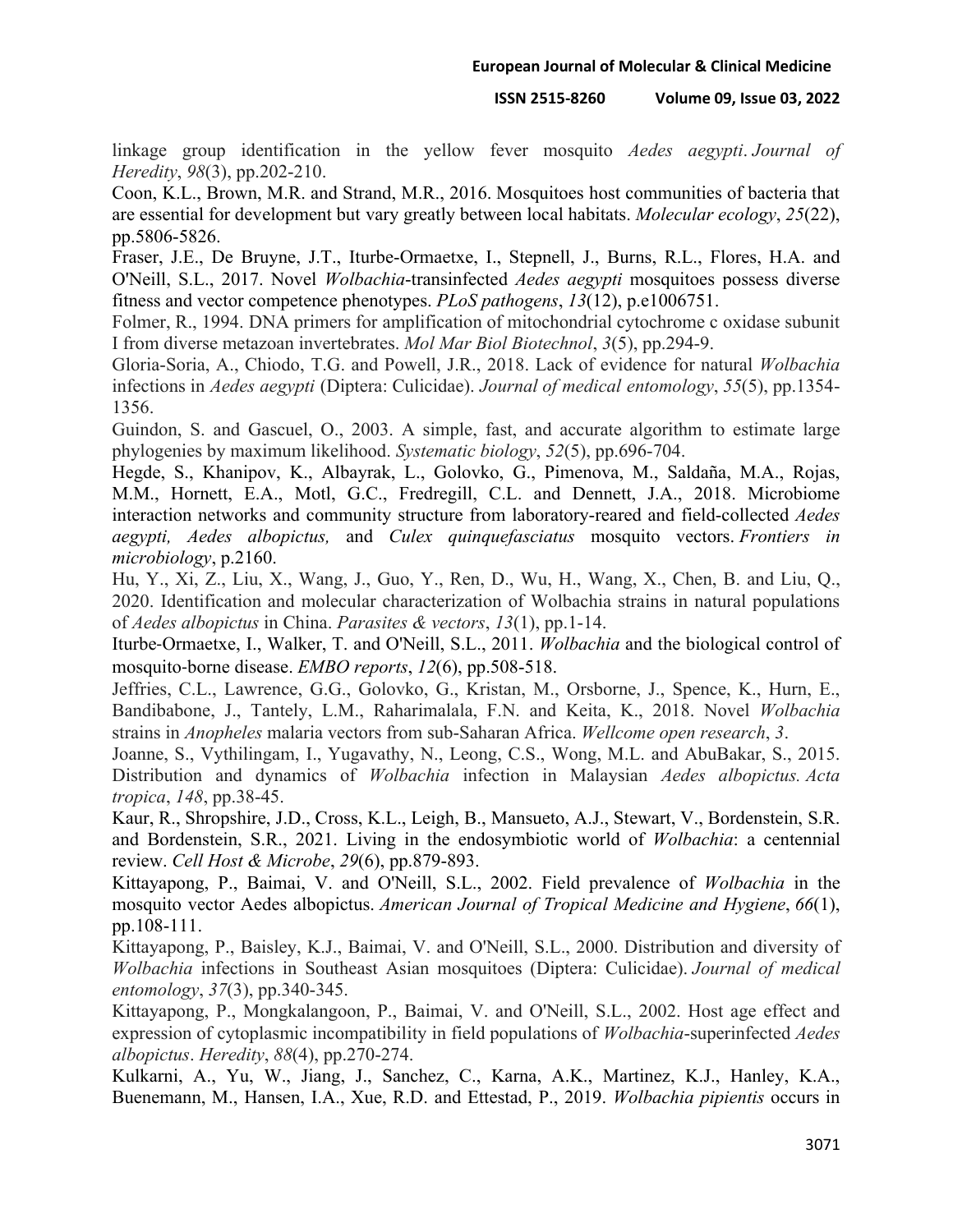*Aedes aegypti* populations in New Mexico and Florida, USA. *Ecology and evolution*, *9*(10), pp.6148-6156.

Lefort, V., Longueville, J.E. and Gascuel, O., 2017. SMS: smart model selection in PhyML. *Molecular biology and evolution*, *34*(9), pp.2422-2424.

Ma, Y., Chen, W.J., Li, Z.H., Zhang, F., Gao, Y. and Luan, Y.X., 2017. Revisiting the phylogeny of *Wolbachia* in Collembola. *Ecology and evolution*, *7*(7), pp.2009-2017.

Maddison, W.P. and Maddison, D.R., 2019. Mesquite: a modular system for evolutionary analysis, v. 3.61. *See http://mesquiteproject. org*.

McMeniman, C.J., Lane, R.V., Cass, B.N., Fong, A.W., Sidhu, M., Wang, Y.F. and O'Neill, S.L., 2009. Stable introduction of a life-shortening *Wolbachia* infection into the mosquito *Aedes aegypti*. *Science*, *323*(5910), pp.141-144.

Moreira, L.A., Iturbe-Ormaetxe, I., Jeffery, J.A., Lu, G., Pyke, A.T., Hedges, L.M., Rocha, B.C., Hall-Mendelin, S., Day, A., Riegler, M. and Hugo, L.E., 2009. A *Wolbachia* symbiont in *Aedes aegypti* limits infection with dengue, Chikungunya, and Plasmodium. *Cell*, *139*(7), pp.1268- 1278.

Nugapola, N.N.P., De Silva, W.P.P. and Karunaratne, S.P., 2017. Distribution and phylogeny of Wolbachia strains in wild mosquito populations in Sri Lanka. *Parasites & vectors*, *10*(1), pp.1-8.

Regilme, M.A.F., Carvajal, T.M., Honnen, A.C., Amalin, D.M. and Watanabe, K., 2021. The influence of roads on the fine-scale population genetic structure of the dengue vector *Aedes aegypti* (Linnaeus). *PLoS neglected tropical diseases*, *15*(2), p.e0009139.

Ross, P.A., Ritchie, S.A., Axford, J.K. and Hoffmann, A.A., 2019. Loss of cytoplasmic incompatibility in *Wolbachia*-infected *Aedes aegypti* under field conditions. *PLoS neglected tropical diseases*, *13*(4), p.e0007357.

Rozas, J., Ferrer-Mata, A., Sánchez-DelBarrio, J.C., Guirao-Rico, S., Librado, P., Ramos-Onsins, S.E. and Sánchez-Gracia, A., 2017. DnaSP 6: DNA sequence polymorphism analysis of large data sets. *Molecular biology and evolution*, *34*(12), pp.3299-3302.

Rueda, L.M., 2004. *Pictorial keys for the identification of mosquitoes (Diptera: Culicidae) associated with dengue virus transmission*. Walter Reed Army Inst Of Research Washington Dc Department Of Entomology.

Sawasdichai, S., Chaumeau, V., Dah, T., Kulabkeeree, T., Kajeechiwa, L., Phanaphadungtham, M., Trakoolchengkaew, M., Kittiphanakun, P., Akararungrot, Y., Oo, K. and Delmas, G., 2019. Detection of diverse Wolbachia 16S rRNA sequences at low titers from malaria vectors in Kayin state, Myanmar. *Wellcome open research*, *4*.

Simões, P.M., Mialdea, G., Reiss, D., Sagot, M.F. and Charlat, S., 2011. Wolbachia detection: an assessment of standard PCR protocols. *Molecular Ecology Resources*, *11*(3), pp.567-572.

Slotman, M.A., Kelly, N.B., Harrington, L.C., Kitthawee, S., Jones, J.W., Scott, T.W., Caccone, A. and Powell, J.R., 2007. Polymorphic microsatellite markers for studies of Aedes aegypti (Diptera: Culicidae), the vector of dengue and yellow fever. *Molecular Ecology Notes*, *7*(1), pp.168-171.

Stevanovic, A.L., Arnold, P.A. and Johnson, K.N., 2015. *Wolbachia*-mediated antiviral protection in Drosophila larvae and adults following oral infection. *Applied and Environmental Microbiology*, *81*(23), pp.8215-8223.

Teo, C.H.J., Lim, P., Voon, K. and Mak, J.J.T.B., 2017. Detection of dengue viruses and *Wolbachia* in *Aedes aegypti* and *Aedes albopictus* larvae from four urban localities in Kuala Lumpur, Malaysia. *Trop Biomed*, *34*, pp.583-597.